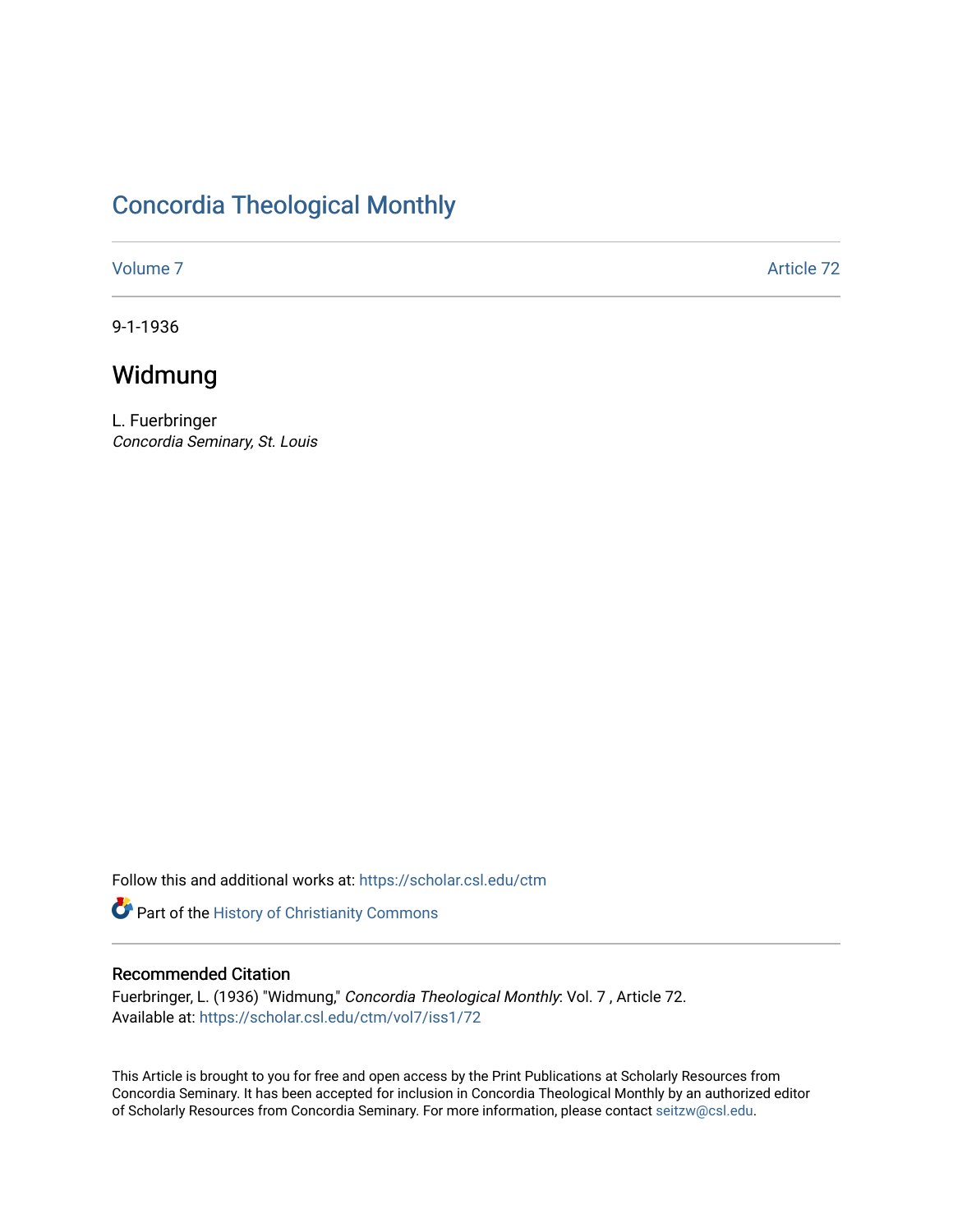## Fuerbringer: Widmung